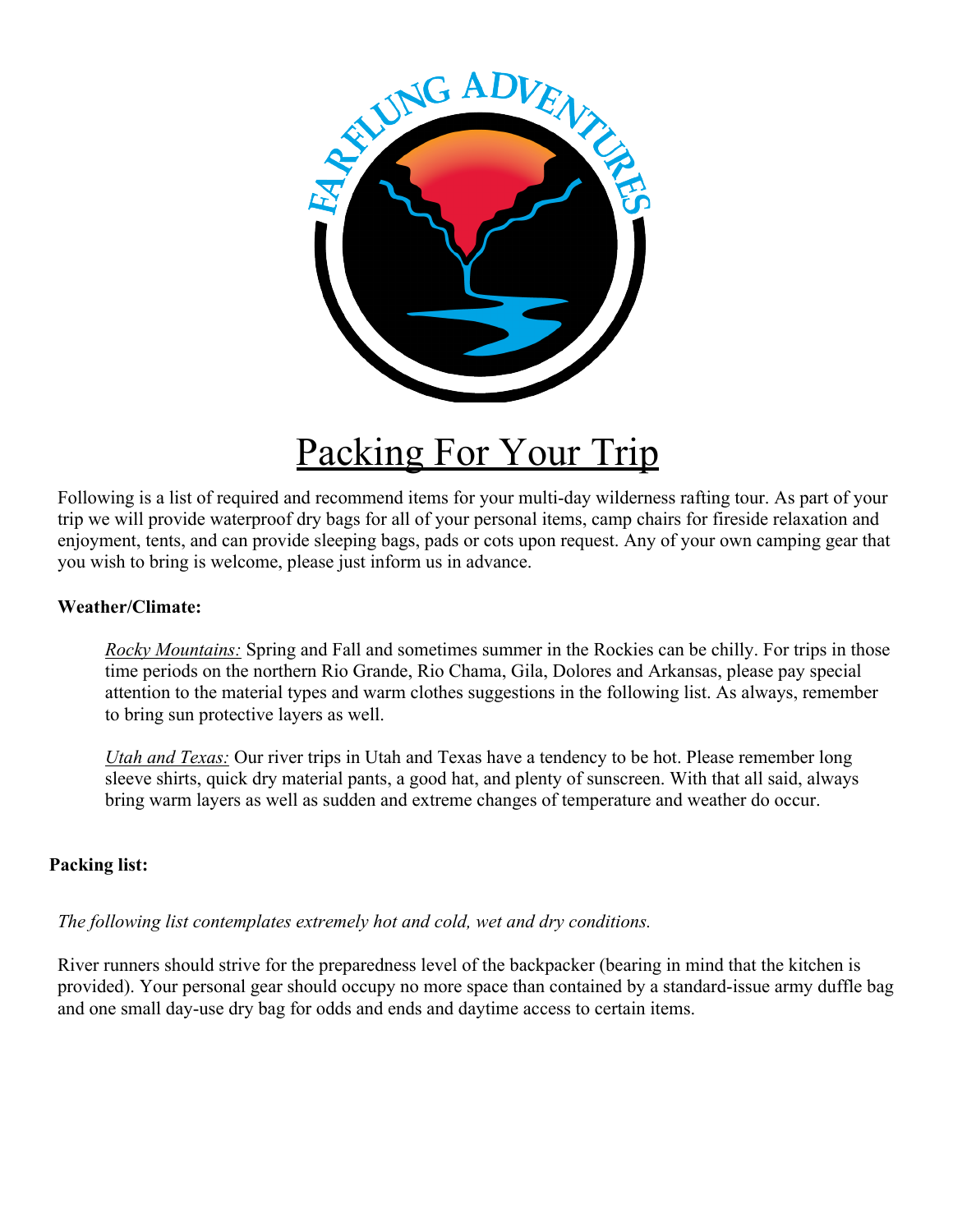## RIVER ESSENTIALS

- $\Box$  Headlamp/Flashlight and extra batteries
- $\cdot$  q Sunglasses plus eyewear retainer
- $\Box$  Canteen or plastic water bottle
- Rain Gear (tops and bottoms)
- $\Box$  A small amount of cash
- **Q** Camera
- **p Prescription medicines**, toiletries, sunscreen lotion, and insect repellent.
- $\Box$  Sense of adventure!

### SLEEPING GEAR

- $\Box$  Sleeping Bag
- **Q** Camping Pillow
- $\Box$  Sleeping Pad

## CLOTHING

We recommend at least one good jacket and supply of layers and quick drying clothing: lightweight pants and long sleeve shirts for sun/mosquito protection, a large hat, extra socks, and sandals with straps for the river and sneakers and/or hiking shoes for camp and side-hikes. Following are some guidelines for your packing:

- $\Box$  Raingear tops and bottoms
- $\Box$  Changes of underwear and socks
- $\Box$  Two pairs of shorts, at least one being quick drying.
- $\Box$  Two pairs of long pants, one quick dry if you have them.
- $\Box$  Two long sleeve shirts for sun and mosquito protection.
- $\Box$  A few thermal layers and a jacket for potential chilly nights.
- <sup>q</sup> Footwear Teva/Chaco style sandals or quick drying water shoes for the river. Good sneakers or hiking boots and socks for around camp and hiking.
- $\Box$  Headgear Large cap or hat for protection from the sun and a warm hat if desired.
- $\Box$  Toiletries Eco-friendly soap, towel, dental care stuff, shaving stuff, sanitary napkins, feminine hygiene products, etc…
- **q** Don't neglect such items as **prescription medicines**, sunscreen lotion, and insect repellent!

## OPTIONAL ITEMS

- $\Box$  Your current book or a book on the local area of your river trip
- **Q** Gloves
- <sup>q</sup> Small knife
- $\Box$  Camera, charger and/or back up batteries.
- $\Box$  Binoculars
- **q** Notepad or drawing pad; pen or pencil.
- <sup>q</sup> Favorite beverage (beer, sodas, etc.) in cans or plastic container—**PLEASE, NO GLASS.**
- $\Box$  Fishing pole and tackle (please get your fishing license beforehand)
- **q** Good book or magazine, or river games (cards, dice, bocce ball, backgammon, dominos.)
- $\Box$  A large towel and a hand towel are great comfort items on a multi-day trip.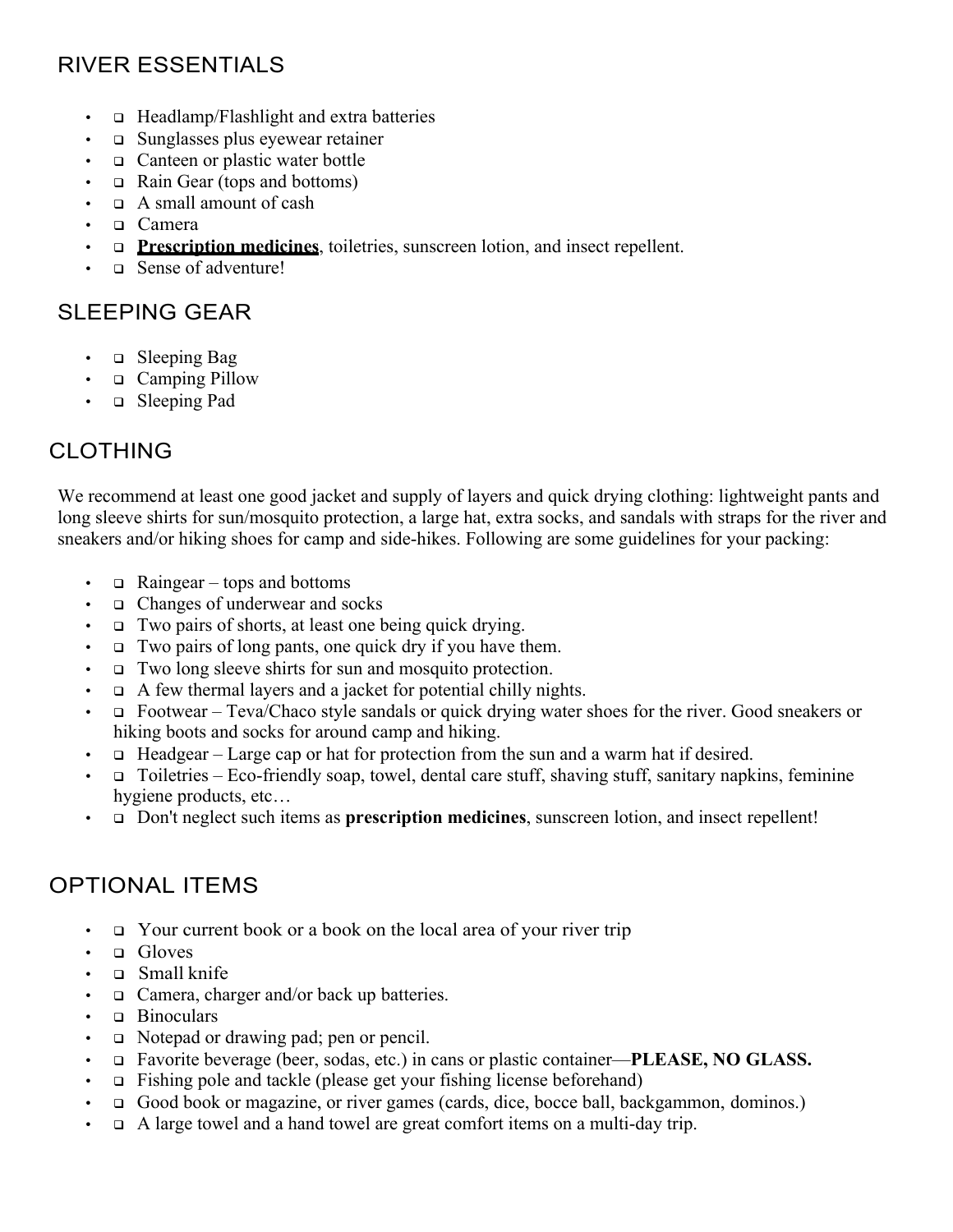# **Health Concerns**

**Overview:** Some potential problems are traveler's diarrhea, bug bites, colds, cracked skin, foot fungus, and skin infections. While we take precautions to minimize any potential problems it is important to remember that you are the first line of defense for your own good health. In addition to any prescription medications you might require participants should consider carrying some sort of anti-diarrheal medication, over the counter pain meds, and scheduling appointments and doctor visits if you feel it necessary. While possible, it is unlikely that anyone will experience any stomach related illness. We strive to maintain restaurant industry standards for sanitation and cleanliness, which goes a long way towards mitigating the spread of germs. If passengers all remember to wash their hands or use hand sanitizer regularly before meals it makes a huge difference.

#### **Allergies and Food Requirements:**

If you have any severe allergies such as to bee stings or peanuts or have celiac disease, or food requirements such as a gluten-free or vegan diet or lactose intolerance, please let us know well beforehand so that we can make sure to guarantee your safety as well as accommodate you to the best of our abilities. All of these may be listed on your client information form that you will submit not later than 3 weeks prior to trip departure.

\**Some dietary requirements may incur a supplemental charge.*

#### **People:**

Although very unlikely, it is possible to encounter unfriendly people at any point on a trip and we cannot control for this.

## So You Know...

#### **LEAVE NO TRACE**

It is extremely important for us to remember the saying of "take only pictures, leave only footprints" throughout this trip in order to preserve these precious areas, resources, and heritage sites for future groups and generations to come. As a group we will strive to leave our campsites clean of trash and debris. Anyone caught stealing, receiving, or buying any illegal article or item of historical, cultural, or environmental significance will be subject to any and all laws deemed applicable and will be blacklisted from all future operations of Far-Flung Adventures/Tours, Inc.

#### **BEVERAGES**

We do not provide alcoholic beverages, but are happy to supply a cooler and ice for any drinks your want to bring (alcoholic or not). PLEASE, no drinking on the rafts. Enjoying a drink should be saved for camp.

#### **WASHING UP**

Washing up is encouraged every few days (by us and potentially by the other guests!). To do so feel free to find a nice secluded beach or cove either upstream or downstream from camp and make yourself at home; Take your towel, toiletry kit, and even a helpful friend along! We recommend eco-friendly soaps and shampoos and ask that you let one of the guides know before heading off on your own.